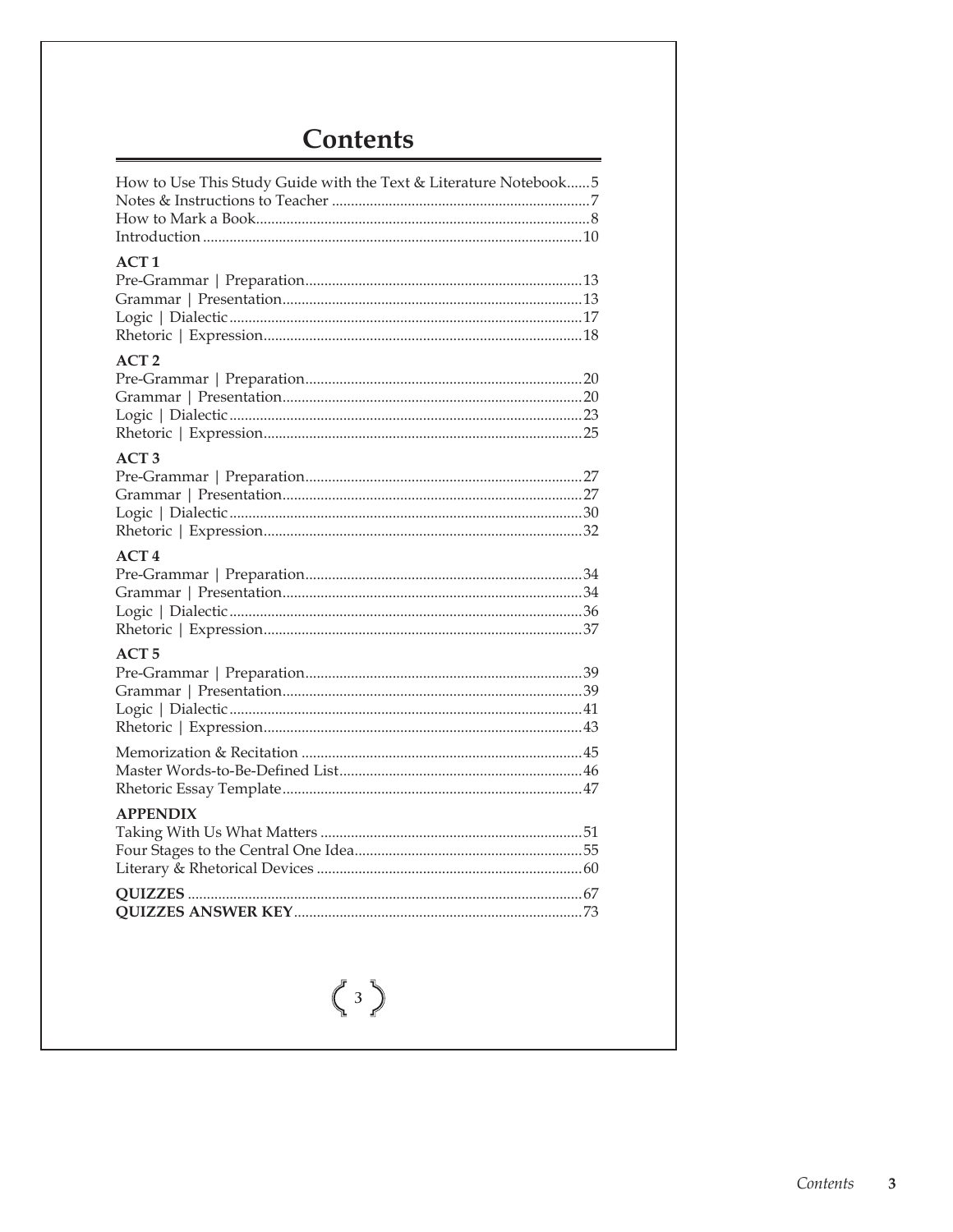

## **PRE-GRAMMAR | Preparation**

*Prepare to think about the play and its Central One Idea by drawing upon my prior knowledge, experience, or interests.*

- **1.** Why do people choose to get married? Are there ever any considerations other than love? Think about different time periods and cultures when composing your answer.
- **2.** Drawing from either your own experience or research, describe how parts are cast in a play. Do actors ever receive two or more parts? Why would they?

# **GRAMMAR | Presentation**

 *Discover essential facts, elements, and features of the play through the*  Reading Notes, Words to Be Defined, and Comprehension Questions.

#### **READING NOTES**

#### **Act 1, Scene 1**

- **1. Theseus** In Greek mythology, the founder and king of Athens. According to legend, he slayed the Minotaur and found his way through the Labyrinth with the help of Ariadne. Legends are told about him in various sources Shakespeare would have had access to, including Plutarch's *Parallel Lives of the Greeks and Romans* (The Life of Theseus) and Chaucer's *Canterbury Tales* (The Knight's Tale).
- **2. Hippolyta**  In Greek mythology, the queen of the Amazons. She and the Amazons were conquered by Theseus before her marriage to Theseus. While some versions of legend state that she was kidnapped by Theseus, Shakespeare's play suggests a more consensual relationship. Theseus says, *"Hippolyta, I woo'd thee with my sword,"* hinting that Hippolyta was attracted to her conqueror (1.1.16).

# $\binom{13}{ }$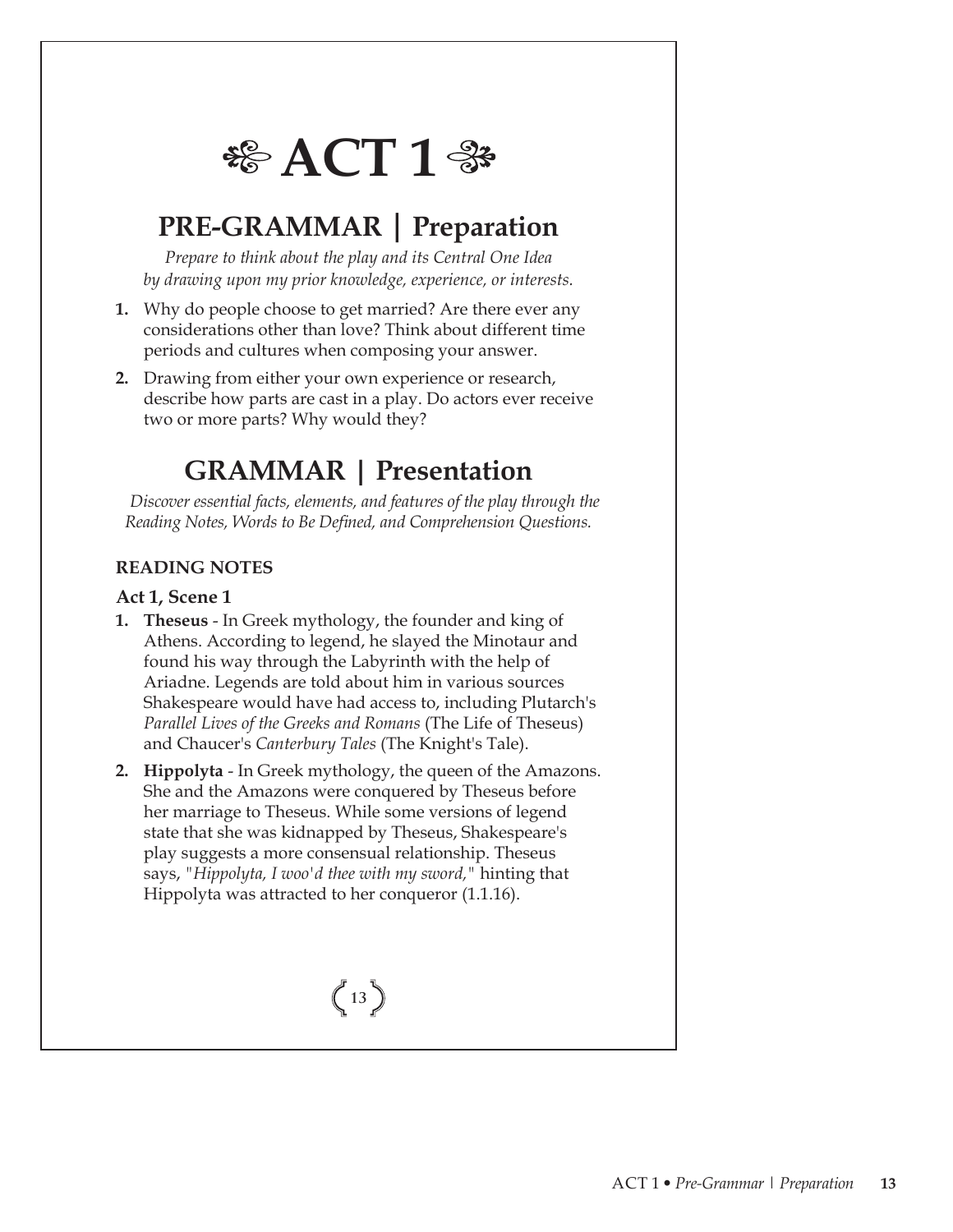- **3. Then let us teach our trial patience,/Because it is a customary cross** (1.1.152-153) - Bearing one's cross patiently is a reference to Matthew 16:24 in which Jesus says, "If any man will come after me, let him deny himself, and take up his cross, and follow me."
- **4. gentle** (1.1.161) noble, honorable
- **5. translated** (1.1.191) transformed
- **6. The more I hate, the more he follows me./The more I love, the more he hateth me.** (1.1.198-199) - These two lines are almost direct inversions of lines from Golding's translation of Ovid's "Pyramus and Thisbe," which Shakespeare would have read and of which the tradesmen in the play are performing an adaptation. Ovid writes of Pyramus and Thisbe, "The closer they supprest/The fire of love, the fiercer still it raged in their breast."

#### **Act 1, Scene 2**

- **7. Pyramus and Thisbe**  A myth originally told in Ovid's *Metamorphoses* about two lovers who are forbidden from seeing each other by their parents. After talking to each other through a crack in a wall, they decide to meet at Ninus' tomb. Thisbe arrives first, only to discover a lion already there. She runs away but leaves part of her cloak, which is drenched with blood from the lion's earlier kill. Pyramus then arrives and sees the cloak. Thinking Thisbe dead, he kills himself. Thisbe returns and, seeing Pyramus dead, kills herself. According to Ovid, their blood is the reason mulberries are so dark. This myth is performed by the tradesmen. It also happens to be one of the sources for Shakespeare's most famous tragedy, *Romeo and Juliet*.
- **8. You were best to call them generally, man by man,/ according to the scrip.** (1.2.2-3) - Bottom literally refers to the script that the tradesmen are using for their play, but this line could also be a sly jest by Shakespeare at the stage directions at the beginning of Act 1, Scene 2.

 $\binom{14}{$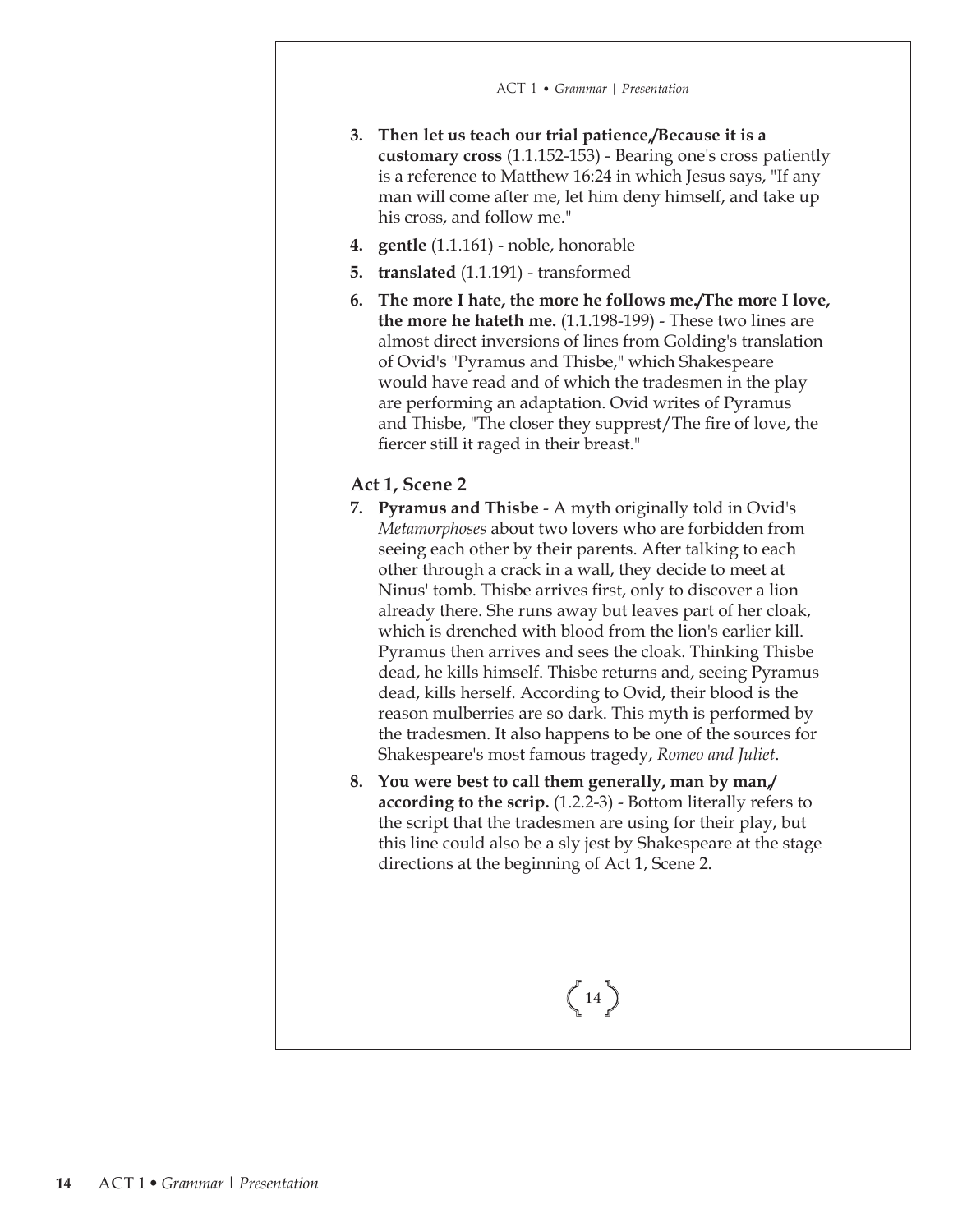#### ACT 1 • *Grammar | Presentation*

#### **WORDS TO BE DEFINED**

#### **Definitions Bank**

bestows affection or attention excessively bravely decreases in size or extent; dwindles judgment

lively renounce; reject repulsively; offensively rule; order widow who has inherited money from her husband

- **1.** This old moon **wanes**! *v*. (1.1.4)
- **2.** She lingers my desires,/Like to a step-dame or a **dowager**, *n*. (1.1.4-5)
- **3.** Awake the **pert** and nimble spirit of mirth; *adj*. (1.1.13)
- **4.** Either to die the death, or to **abjure**/For ever the society of men. *v*. (1.1.65-66)
- **5.** and she, sweet lady, **dotes,**/Devoutly dotes, dotes in idolatry, *v*. (1.1.108-109)
- **6.** It stands as an **edict** in destiny. *n*. (1.1.151)
- **7.** A lover that kills himself, most **gallant**, for love. *adv*. (1.2.19)
- **8.** if you should fright the ladies out of/their wits they would have no more **discretion** but to/hang us; *n*. (1.2.68-70)
- **9.** there we may rehearse most/**obscenely** and courageously. *adv*. (1.2.93-94)

 *Read Act 1, marking the text according to the method taught in "How to Mark a Book."*

**WORDS TO BE DEFINED 1.** decreases in size or extent;

- dwindles
- **2.** widow who has inherited money from her husband
- **3.** lively
- **4.** renounce; reject
- **5.** bestows affection or attention excessively
- **6.** rule; order
- **7.** bravely
- **8.** judgment
- **9.** repulsively; offensively

# $\binom{15}{ }$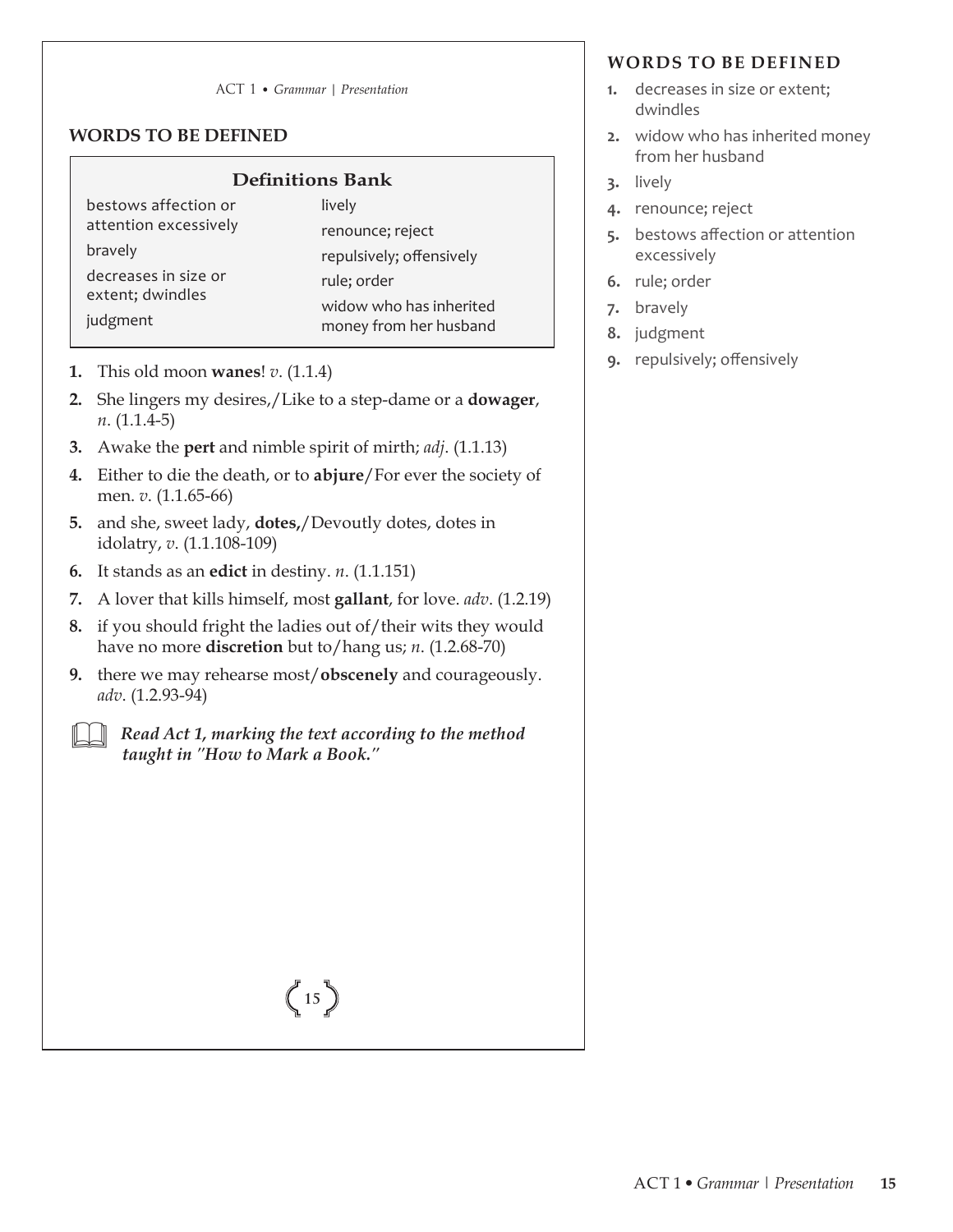#### **COMPREHENSION QUESTIONS Act 1, Scene 1**

- **1.** Theseus and Hippolyta have planned to be married in four days' time under the light of the moon.
- **2.** Egeus accuses Lysander of bewitching his daughter Hermia with poetry, songs, and other trifles. He says Lysander has turned Hermia's loyalty away from her father, who has pledged her to marry Demetrius.
- **3.** Theseus says that if Hermia does not consent to marry Demetrius by the time of his wedding, she must be put to death or become a nun.
- **4.** Lysander reminds Egeus and Demetrius that he has Hermia's love (and that they do not). He also argues that his fortune and reputation match that of Demetrius, so he has just as much claim to Hermia's hand in marriage.
- **5.** Lysander tells Hermia that his aunt owns a house outside of Athens. If they flee there, then they will be outside the jurisdiction of Athenian law. They decide to meet in the woods on their way to the town where Lysander's aunt lives.
- **6.** Helena decides to tell Demetrius that Lysander and Hermia have fled into the woods. She hopes that Demetrius will pursue Hermia but eventually fall in love with her.

#### **Act 1, Scene 2**

- **7.** Peter Quince the carpenter, Nick Bottom the weaver, Snug the joiner, Flute the bellows-mender, Snout the tinker, and Starveling the tailor belong to the acting company. They are performing "Pyramus and Thisbe."
- **8.** Bottom wants to play Pyramus, Thisbe, and the lion. Quince assigns Bottom to be Pyramus, Flute to be Thisbe, Starveling to be Thisbe's mother, Snout to be Pyramus' father, himself to be Thisbe's father, and Snug to be the lion.
- **9.** Bottom is immediately a domineering and prideful figure. Although he is merely an actor, he tries to tell Quince how to organize everyone. In his conceit, he wants to claim three roles, including those of the titular characters for himself. He is also quite foolish. He suggests that he roar *"as gently as any sucking dove,"* a counterintuitive choice (1.2.71). And he misuses words such as *"obscenely"* when he means "obscurely" or "off-scene" (1.2.94).

#### **COMPREHENSION QUESTIONS**

#### **Act 1, Scene 1**

- **1.** What have Theseus and Hippolyta planned at the beginning of the play?
- **2.** Of what does Egeus accuse Lysander? How does Hermia respond?
- **3.** What is the ultimatum that Theseus gives to Hermia?
- **4.** How does Lysander defend himself against Egeus' accusations?
- **5.** Why do Lysander and Hermia flee to the woods?
- **6.** What does Helena decide after hearing about Lysander and Hermia's departure?

#### **Act 1, Scene 2**

- **7.** Who belong to the tradesmen's acting company? What play are they performing?
- **8.** What roles does Bottom want to play? What roles does Quince assign?
- **9.** Describe Bottom's character in Scene 2.

### **SOCRATIC DISCUSSION QUESTIONS**

- **1.** Theseus and Hippolyta both personify the moon. Theseus calls the moon by female pronouns and says that *"she lingers [his] desires"* before his wedding night (1.1.4). Hippolyta also comments that the moon will watch their wedding, an action exclusively performed by people. The moon has several symbolic connotations that could be applicable. In the context of marriage, the moon could symbolize the virginity of Theseus and Hippolyta while they wait for their wedding night, since the goddess of the moon is the virgin goddess Diana, mentioned later by Theseus (1.1.89). The moon could symbolize madness. As the introductory material suggests, the characters in the play might be under the influence of "midsummer madness," but the moon (especially the full moon) has also been associated with madness. In fact, the Latin word for moon, *luna,* is where the English word "lunatic" is derived from. Lastly, the moon could symbolize the mingling of the human and the fairy world. The moon is often regarded as an intermediary object between states of being such as day and night or water and sky. Here the moon could foreshadow an **16** orderly Athens forced to confront new magical, supernatural realities. Personified, the moon becomes almost another supernatural character, whose actions are outside of the control of the other characters.
- **2.** The quick transition from days to nights almost conflates the two, making magic and the interference of fairies, who usually appear at night, all the more possible. It also sets up the four intervening days/ nights as dreams themselves—either literal dreams of the characters or metaphorical dreams of Shakespeare's and the actors' creation.
- **3.** Egeus has little support for his claim that Lysander has seduced his daughter by magical means. As Egeus notes, Lysander has merely given her poems, *"love-tokens,"* songs, and jewelry, none of which have any magical power (1.1.29). Even if Egeus means that Lysander has taken advantage of Hermia, Egeus admits that Hermia has *"interchang'd love-tokens"* with Lysander, suggesting that she was an active participant in their relationship (1.1.29). Lysander's "bewitchment" of Hermia, therefore, does not show that magic permeates Athens as it does the forest. However, the connection between love and "bewitchment" may actually be a hint from Shakespeare that the true magic of the play, and thus the true magic of reality, is love itself.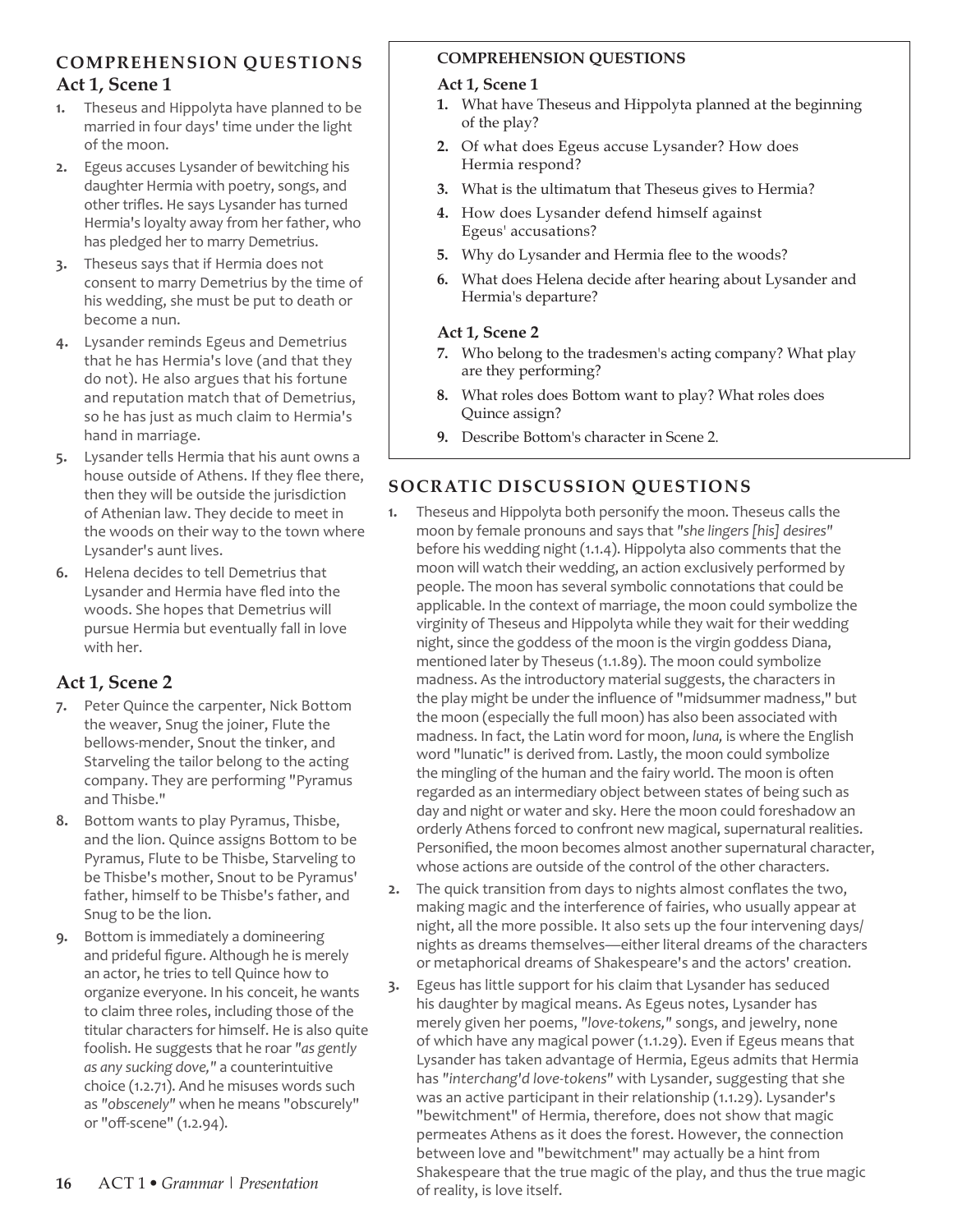### **LOGIC | Dialectic**

*Reason with the facts, elements, and features of the play; sort, arrange, compare, and connect ideas—and begin to uncover and determine the Central One Idea.*

#### **SOCRATIC DISCUSSION QUESTIONS**

**May be verbally discussed or answered in written form in your Literature Notebook.**

- **1.** Reread lines 1-11 of Act 1, Scene 1. What object do both Theseus and Hippolyta **personify**? What could this personified object **symbolize**? How does its personification amplify its symbolism?
- **2.** *"Four days will quickly steep themselves in night;/Four nights will quickly dream away the time ..."* (1.1.7-8) How does the progression from day to night and their relationship to dreams frame the rest of the play?
- **3.** Egeus claims that Lysander has *"bewitch'd"* Hermia (1.1.27). How well does he support this claim? Does Lysander's supposed "bewitchment" of Hermia show that magic actually exists in Athens as well as the forest? How or how not?
- **4.** Contrast Hermia's defense of Lysander with Lysander's defense of himself. Why are the two so different?
- **5.** As Hermia and Lysander lament how their love is being thwarted, Lysander calls love *"swift as a shadow, short as any dream"* (1.1.144). What does the grammatical **parallelism** of these **similes** accomplish? What solution do Hermia and Lysander reach for their lament?
- **6.** *"Love looks not with the eyes, but with the mind,/And therefore is wing'd Cupid painted blind."* (1.1.234-235) Summarize Helena's comments on the nature of love. Does she mean something as simple as "love is blind?" Compare her comments to those of Hermia.
- **7.** Why do the tradesmen fear that the ladies will shriek at the lion in the play? What does their fear reveal about how they view the audience's imagination?
- **8.** How is the tradesmen's choice to meet in the forest analogous to Hermia and Lysander's choice to flee to the forest?
- **4.** Hermia's defense is very short. She tells Theseus that Lysander is a worthy gentleman like Demetrius. Then she wishes her father would see Lysander as she sees him. By contrast, Lysander gives a full, logical defense of himself as a suitor for Hermia. He shows that he matches Demetrius in wealth and position. Furthermore, he has the love of Hermia. Meanwhile, Demetrius already has the love of Helena. Hermia's defense is shorter likely because she is constricted by a society dominated by male influence. While Lysander feels free to defend himself, Hermia almost apologizes for speaking up: *"I know not by what power I am made bold"* (1.1.59). Hermia's short, apologetic response likely originates from her recognition of Athenian law, which is prejudiced against women. Athenian law requires her to *"fit [her] fancies to [her] father's will,"* lest she be executed or exiled (1.1.118). Thus Hermia has to weigh her love for Lysander against the consequences for disobedient women under Athenian law. Lysander does not, being a man with reputation and power.
- **5.** The grammatical parallelism of this line reinforces the parallels Shakespeare has begun to make between love and magic. The brevity of love joins the quick progression of day into night and night's accompanying dreams mentioned by Hippolyta at the beginning of the play. In the presence of Athenian order and law, love becomes almost as ephemeral as dreams and the magic of the fairies the lovers will later encounter in the forest. Hermia and Lysander reach the conclusion that they must leave Athens in order for their love to flourish. In the forest, they can escape Athenian law and perhaps even the assaults of *"war, death, or sickness"* (1.1.142). The removal of Hermia and Lysander to the forest where the fairies also thrive further increases the parallel between love and magic.
- **6.** Helena's comments about love do imply that "love is blind." While she sees the faults of Demetrius, including his lack of love for her, she still loves him. She says that love can transform things that are *"base and vile"* to *"form and dignity"* (1.1.232-233). However, Helena's comments about love extend beyond love's ability to blind people from their beloved's faults. Helena states, "Nor hath love's mind of any judgement taste ..." (1.1.236). More than blinding people, love transforms how one sees the entire world. Love seemingly works at odds with reason, allowing for easy deception and the betrayal of one's word. Hermia agrees with at least part of Helena's assessment of love. Love has changed how she sees the world, since Athens seemed *"as a paradise"* before she loved Lysander (1.1.205).
- **7.** The tradesmen evidently fear that the ladies will be so engrossed in the play that they will think that the roaring actor is a real lion. The tradesmen trust that the audience has a vivid imagination, but they do not trust that the audience will be able to distinguish between imagination and reality.
- **8.** The tradesmen choose to meet in the forest because they do not want the restrictions of crowds and their play being known. Their choice reinforces Athens as a place that limits room for imagination, love, and magic. Just as the lovers have to escape the restrictive city for their love to flourish, the tradesmen must go to the forest for their imaginative production to be executed properly.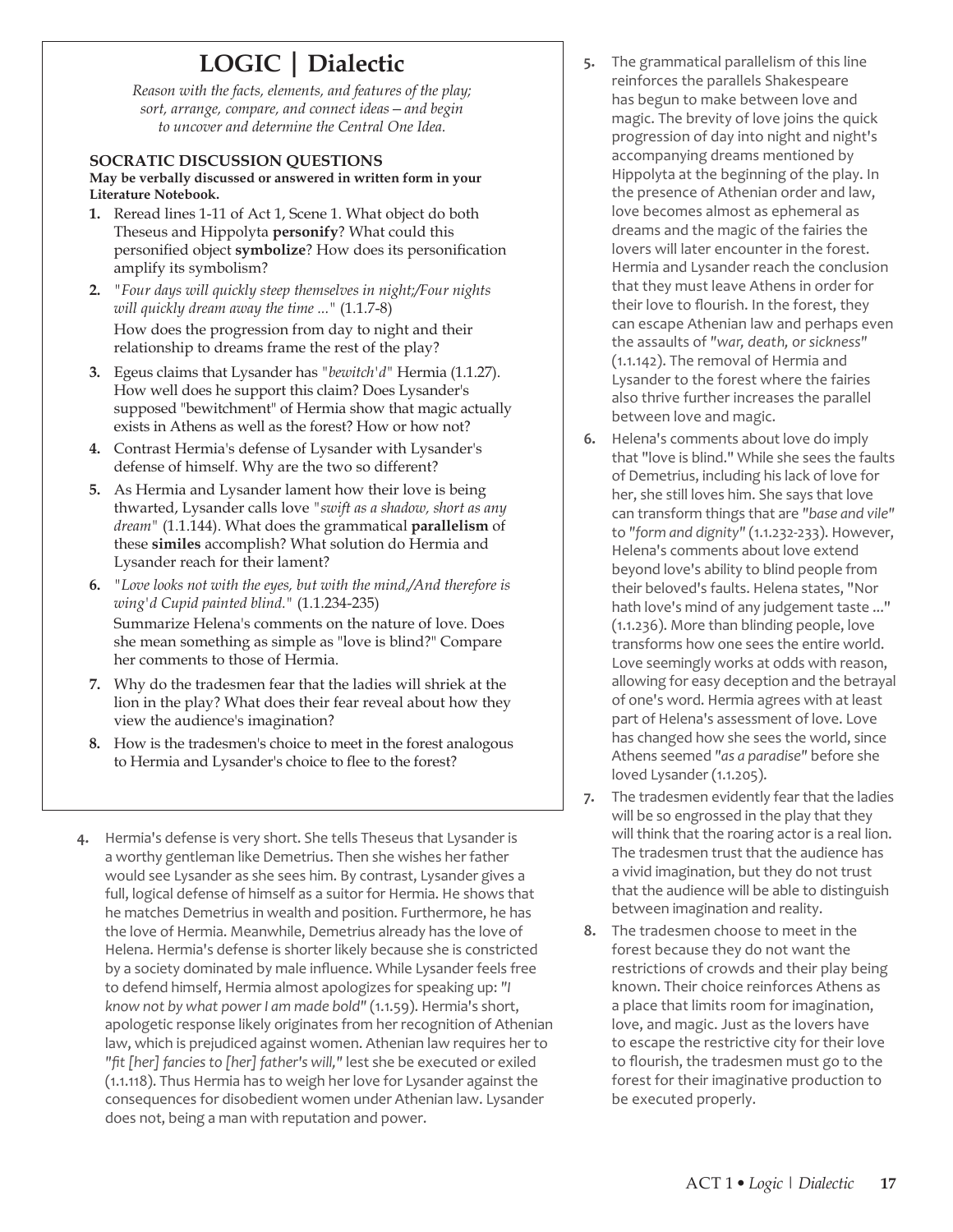#### **RHETORICAL EXPRESSION**

**1.** Theseus and Hippolyta are reflecting on their imminent marriage until Egeus arrives at their palace. Egeus asks Theseus to force his daughter Hermia, who loves Lysander, to marry Demetrius or to have her executed. Theseus gives Hermia until his marriage to choose what to do. Lysander and Hermia then flee to the forest so they can stay together. Helena hears their plan and decides to tell Demetrius in the hope that he will love her for her information.

Meanwhile, several tradesmen are planning to put on a play called "Pyramus and Thisbe." Although one of the actors, Nick Bottom, tries to give himself three parts, he is assigned the part of Pyramus and everyone else gets a part. The tradesmen decide to meet in the forest to practice their play.

- **2.** Answers will vary.
- **3.** Answers will vary. Support for the Teacher's Central One Idea:
	- Although Egeus' accusation of Lysander bewitching Hermia, his daughter, is false in a literal sense, Lysander and Hermia have worked their own magic by nurturing love in a society that requires Hermia's obedience to her father by law.
	- Love has caused Hermia to see Athens as a paradise no longer. Love has also caused Helena to see past Demetrius' faults. As a result, Hermia seeks love's fulfillment with Lysander in the forest, where love can flourish unopposed by antagonistic societal forces. Helena follows a similar course by seeking out Demetrius, despite his dislike of her.
	- Like Lysander and Hermia, the tradesmen recognize the restrictive nature of the city, deciding to practice their play in the forest instead. They believe in the imaginative capacity of the audience, though perhaps a little too much, and

ACT 1 • *Rhetoric | Expression*

# **RHETORIC | Expression**

*Express in your own words the Central One Idea with supporting points.*

#### **RHETORICAL EXPRESSION:**

**To be answered in your Literature Notebook in preparation for your essay.**

- **1.** In a paragraph, **summarize** Act 1.
- **2.** Write the **Central One Idea** of Act 1 in a precise, eloquent sentence.
- **3.** List three or four points that **support** your determination of the Central One Idea.
- **4.** Write a **lead** (1-2 sentences) that grabs the reader's attention—such as a *quote*, *question*, *startling fact or statistic*, *scenario*, *piece of dialogue*, etc.
- **5.** Write an **amplification/importance** (1-2 sentences) that explains why your thesis is important in a larger or more universal sense.
- **Central Quote:** *Choose a quote from anywhere in Act 1 that you think best embodies the Central One Idea and copy it down.*
- **I** Write the Central One Idea as expressed by the teacher.

#### **ESSAY OPTION**

Choose a topic below and respond with a 2-5 paragraph essay that includes an Introduction with a clear thesis; a Body with organized, logical, and specific support of the thesis; and a Conclusion with an amplification of the thesis/support.

The essay should feature appropriate tone, voice, and point of view; correct grammar, usage, and mechanics; a variety of sentence structures enhanced by subordination and parallelism; a balance of general and specific detail; and enhanced rhetorical effect through transition words, appropriate diction, strong verbs, descriptive adjectives, and other rhetorical devices. Your essay should also be written legibly, with good cursive penmanship.



wish to enhance it. The tradesmen are not under the influence of love like Hermia, Lysander, or Helena, but they are beholden to their interaction with the imagination of the audience, a force that transforms how one sees reality on the stage, similar to how love changes how one sees reality itself.